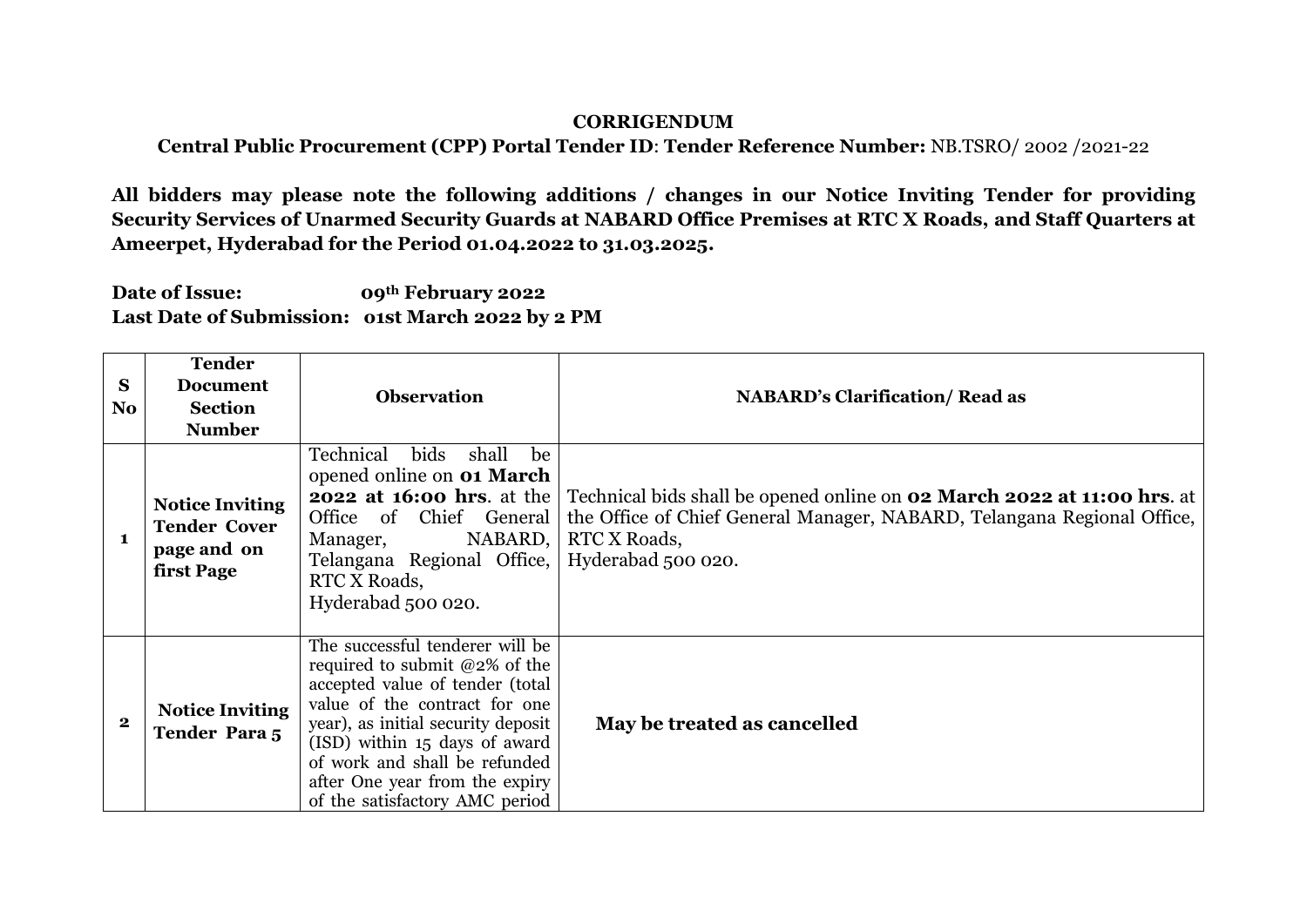|   |                        | and will not bear any interest.<br>The Earnest Money Deposit<br>the<br>$(EMD)$ of<br>successful<br>tenderer, if any,<br>shall be<br>adjusted<br>towards<br>initial<br>Security Deposit. |                                                                                                                                                                 |
|---|------------------------|-----------------------------------------------------------------------------------------------------------------------------------------------------------------------------------------|-----------------------------------------------------------------------------------------------------------------------------------------------------------------|
|   |                        | Retention<br>Money<br>(RMD) at the rate of $5\%$ will be                                                                                                                                | Deposit   Retention Money Deposit (RMD): The Successful Tenderer will be required<br>to deposit 5% of the accepted value of tender (total value of the contract |
|   |                        | from<br>each<br>recovered<br>on-                                                                                                                                                        | for one year), as Performance/Initial Security Deposit within 15 days of                                                                                        |
|   |                        | bill till<br>the total<br>account                                                                                                                                                       | award of work and shall be refunded after 60 days from the expiry of                                                                                            |
| 3 | <b>Notice Inviting</b> | recovery amount of 5% of                                                                                                                                                                | the satisfactory AMC period and will not bear any interest While                                                                                                |
|   | <b>Tender Para 6</b>   | accepted value of the tender.                                                                                                                                                           | determining the RMD, the EMD already with the Bank shall be taken into account.                                                                                 |
|   |                        | While determining the RMD,                                                                                                                                                              | The Security Deposit will be liable to be forfeited in case the contractor commits                                                                              |
|   |                        | the EMD/ISD already with the                                                                                                                                                            | any breach of any terms and conditions of the Contract or fails to complete the                                                                                 |
|   |                        | Bank shall be taken into                                                                                                                                                                | work/service.                                                                                                                                                   |
|   |                        | The<br>EMD/ISD<br>account.                                                                                                                                                              |                                                                                                                                                                 |
|   |                        | with<br><b>RMD</b><br>together<br>will                                                                                                                                                  |                                                                                                                                                                 |
|   |                        | constitute Security Deposit. The                                                                                                                                                        |                                                                                                                                                                 |
|   |                        | RMD will be released after                                                                                                                                                              |                                                                                                                                                                 |
|   |                        | completion of Defect Liability                                                                                                                                                          |                                                                                                                                                                 |
|   |                        | Period of One Year and will not                                                                                                                                                         |                                                                                                                                                                 |
|   |                        | bear any interest. The Security<br>Deposit will be liable to be                                                                                                                         |                                                                                                                                                                 |
|   |                        | forfeited in case the contractor                                                                                                                                                        |                                                                                                                                                                 |
|   |                        | commits any breach of any                                                                                                                                                               |                                                                                                                                                                 |
|   |                        | terms and conditions of the                                                                                                                                                             |                                                                                                                                                                 |
|   |                        | Contract or fails to complete                                                                                                                                                           |                                                                                                                                                                 |
|   |                        | the work/service.                                                                                                                                                                       |                                                                                                                                                                 |
|   |                        |                                                                                                                                                                                         |                                                                                                                                                                 |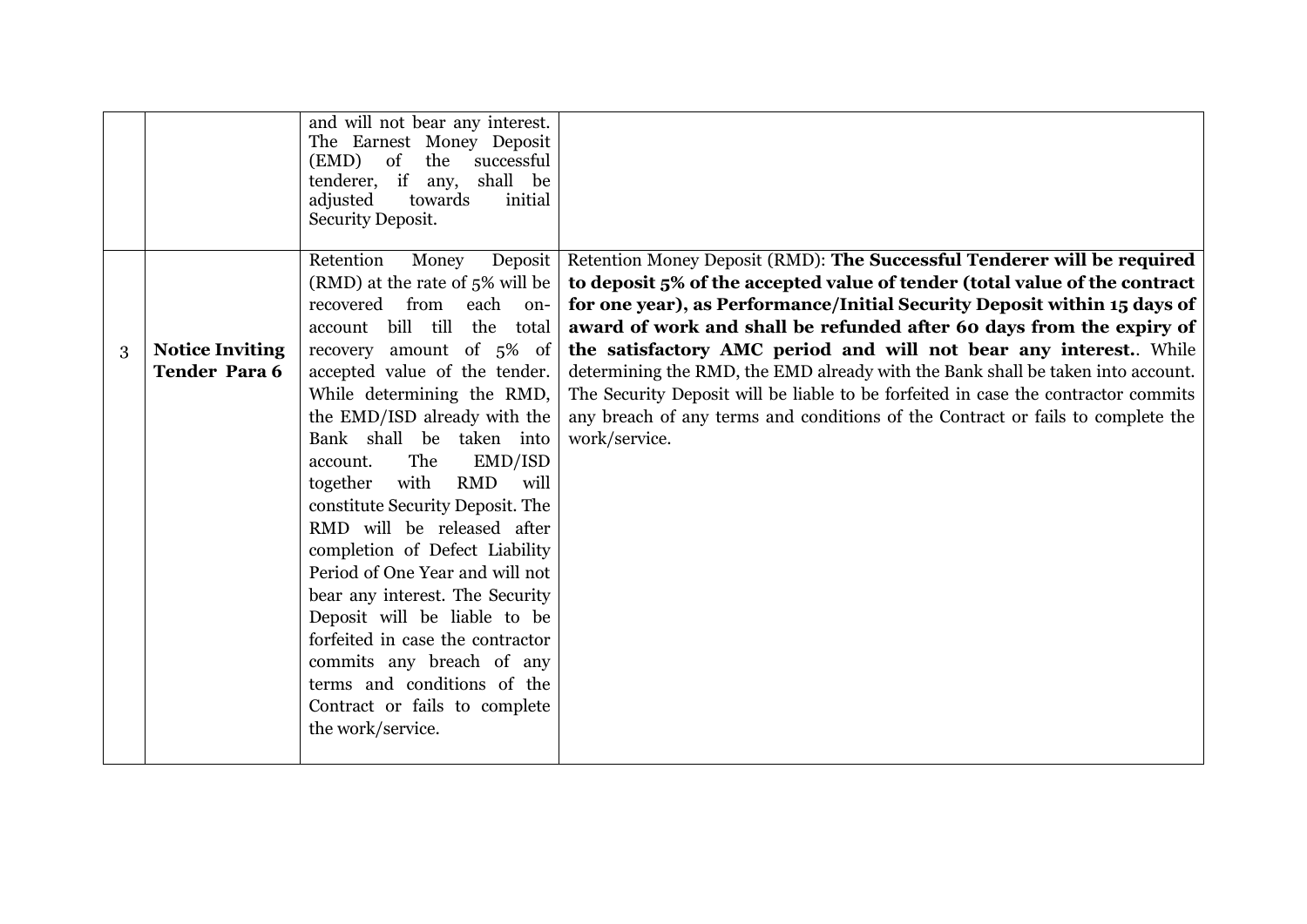| 4 |                      |                               | Selection Criteria for Awarding of Contract in case of Multiple L1                                      |  |  |  |  |
|---|----------------------|-------------------------------|---------------------------------------------------------------------------------------------------------|--|--|--|--|
|   |                      |                               | <b>Bidders will be :-</b>                                                                               |  |  |  |  |
|   | Notice Inviting      | two<br>In case                | or more (i) The work may be awarded by NABARD to the bidder having highest                              |  |  |  |  |
|   | <b>Tender Para 9</b> |                               | tenderers quote identical/   marks in the Quality and Cost Based Selection (QCBS) criteria among the L1 |  |  |  |  |
|   |                      | equal amount, one more        | bidders. The criteria will include Legal Structure (20 Marks), work                                     |  |  |  |  |
|   |                      | opportunity will be given to  | Experience (10 marks), Average turnover of last 3 years (10 Marks), Number                              |  |  |  |  |
|   |                      | those tenderers to revise the | of works in public/ private institutions in last 7 years (5marks) and quantum                           |  |  |  |  |
|   |                      | rates.                        | of work in last 7 years (5 Marks).                                                                      |  |  |  |  |
|   |                      |                               | (ii) In case multiple L1 bidders get same marks in QCBS also, then a                                    |  |  |  |  |
|   |                      |                               | Committee of officers from NABARD, Telangana Regional Office, will visit                                |  |  |  |  |
|   |                      |                               | the work sites of the bidders and award marks to the work being carried out                             |  |  |  |  |
|   |                      |                               | at site adopting an objective criteria. The work can then be awarded to the                             |  |  |  |  |
|   |                      |                               | bidder with highest marks.                                                                              |  |  |  |  |
|   |                      |                               | (iii) In case of multiple L1 bidders getting equal marks even after field visits,                       |  |  |  |  |
|   |                      |                               | the final selection can be done based on the draw of lots, as may be decided                            |  |  |  |  |
|   |                      |                               | jointly by the RO and select bidders, or by pulling the highest number from                             |  |  |  |  |
|   |                      |                               | a box containing 30 numbers.                                                                            |  |  |  |  |
|   |                      |                               |                                                                                                         |  |  |  |  |
|   |                      |                               |                                                                                                         |  |  |  |  |
|   |                      |                               |                                                                                                         |  |  |  |  |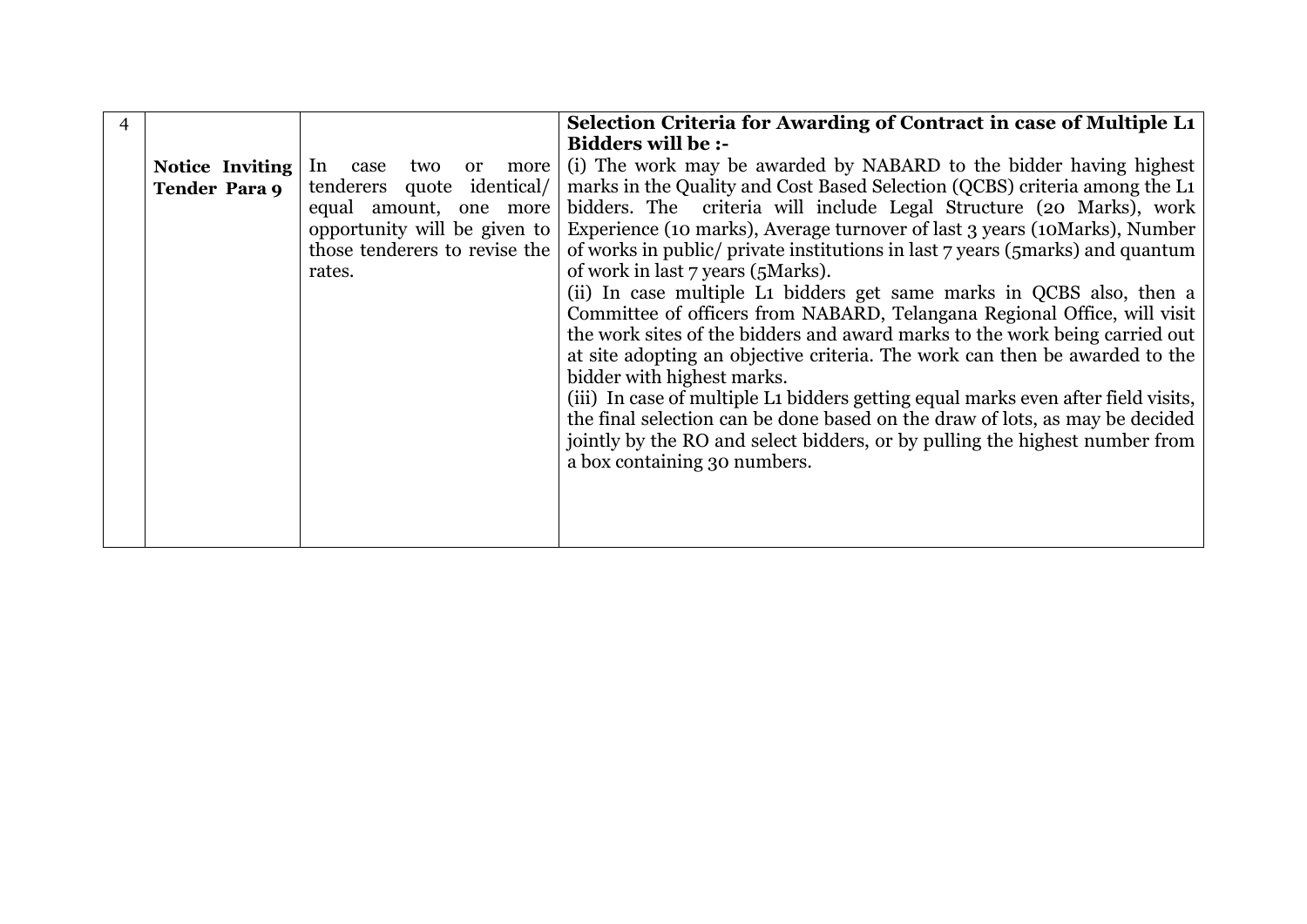| 5 | Price<br><b>Template</b> | <b>Bid</b> | Page 55 Bonus | Sl.<br>No.   | <b>Particulars</b>                                                     | <b>Remarks</b>                                       | Rates /<br>Percentage | <b>Amount</b><br>per<br>month<br>(Rs.) |
|---|--------------------------|------------|---------------|--------------|------------------------------------------------------------------------|------------------------------------------------------|-----------------------|----------------------------------------|
|   |                          |            |               | $\mathbf{A}$ | <b>Basic Wages plus</b><br><b>VDA</b>                                  | w.e.f.<br>from                                       |                       |                                        |
|   |                          |            |               | B            | <b>EPF</b> on Basic Wages<br>plus VDA                                  |                                                      |                       |                                        |
|   |                          |            |               | $\mathbf C$  | <b>EDLI</b> on Basic<br>Wages plus<br><b>VDA</b>                       | On 'A'                                               |                       |                                        |
|   |                          |            |               | D            | Administrative<br>charges (EPF<br>&EDLI) On Basic<br>Wages plus<br>VDĀ |                                                      |                       |                                        |
|   |                          |            |               | $\bf{E}$     | ESIC*                                                                  | As<br>Applicable<br>for wages<br>up to a<br>limit of |                       |                                        |
|   |                          |            |               | F            | <b>Bonus</b> as<br>applicable.                                         | 8.33%                                                |                       |                                        |
|   |                          |            |               | G            | Sub Total {Sum of<br>$(A)$ to $(F)$                                    |                                                      |                       |                                        |
|   |                          |            |               | H            | Service Charges as %<br>of $G$                                         |                                                      |                       |                                        |